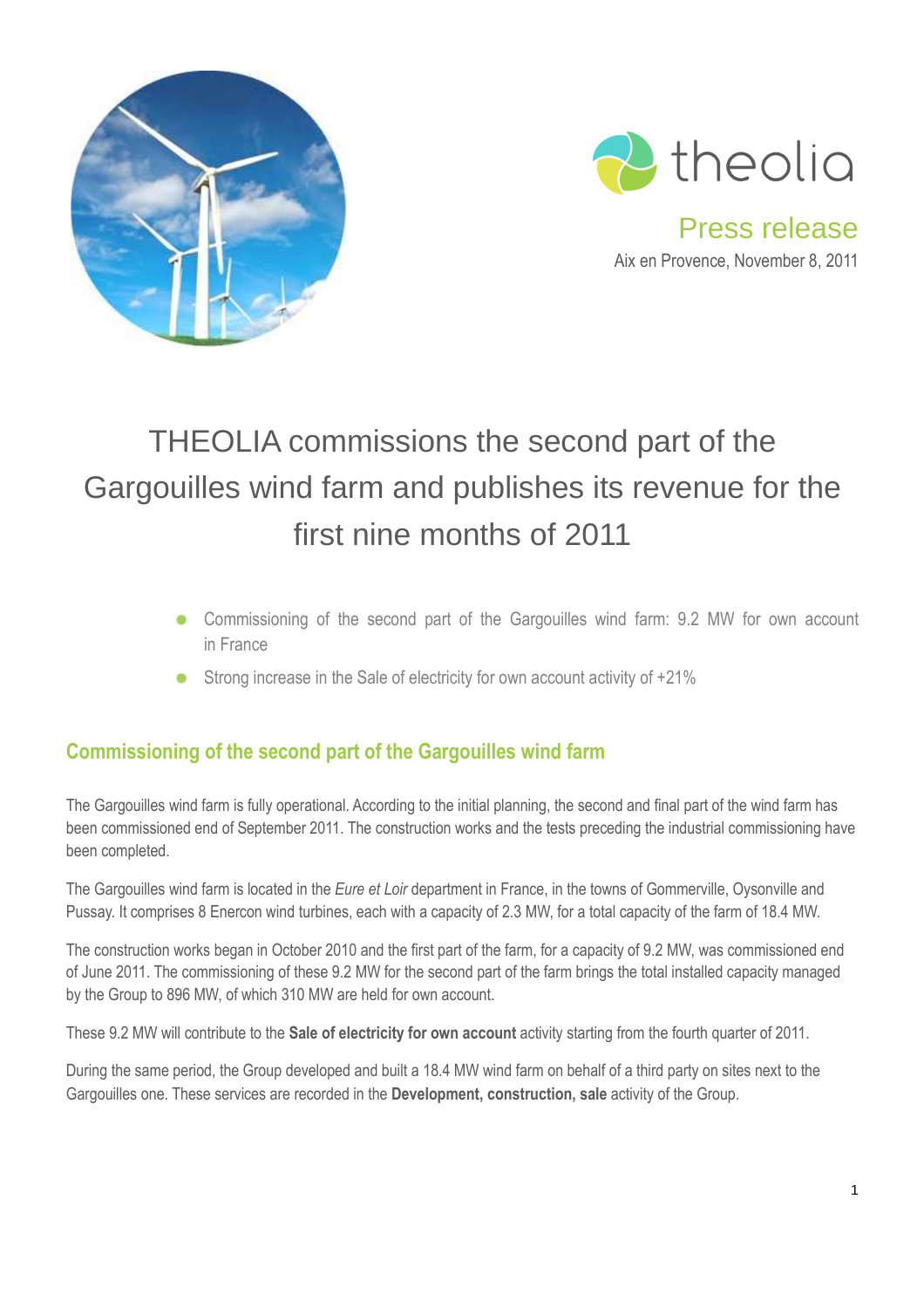## **Revenue for the first nine months of 2011**

The Group's consolidated revenue for the first nine months of 2011 amounted to 40 million euros. Following the implementation of the policy of reduction in the pace of wind farm disposals, the Group did not sell any wind farm or project over the period.

The **Sale of electricity for own account** activity grew by +21%. By reducing the pace of wind farm disposals and by focusing on commissioning new wind farms, the Group increases its recurring revenue benefitting from a dependable margin.

|                                     | <b>WIND ACTIVITIES</b>                 |           | Non wind activity (1)              | <b>Consolidated</b><br>total |            |
|-------------------------------------|----------------------------------------|-----------|------------------------------------|------------------------------|------------|
| (in $\epsilon$ thousands)           | Sale of electricity for<br>own account | Operation | Development,<br>construction, sale |                              |            |
| <b>First nine</b><br>months of 2011 | 31,690                                 | 4,326     | 2,624                              | 1,378                        | 40,019     |
| <b>First nine</b><br>months of 2010 | 26,161                                 | 3,613(2)  | 89,044                             | 1,252                        | 120,071(2) |
| Change                              | $+21%$                                 | $+20%$    | $-97%$                             | $+10%$                       | $-67%$     |

(1) Excluding Environment activities.

(2) Restatement of revenue generated from the sale of electricity from wind farms managed for third parties offering no guaranteed margins. For more information, please refer to the 2010 Annual financial report (note 2.1 of the notes to the consolidated financial statements) available on the website www.theolia.com. Before restatement, the revenue from the Operation activity amounted to 26,692 thousand euros for the first nine months of 2010.

The revenue from the **Sale of electricity for own account** activity reached 31.7 million euros for the first nine months of 2011, an increase of +21% compared to the first nine months of 2010. This strong growth reflects the increase in installed capacity for own account over the period.

Excluding the second part of the Gargouilles wind farm that almost recorded no revenue for the first nine months of 2011, the Group's installed capacity for own account grew by +12% over the period. Once again, the revenue from the **Sale of electricity for own account** activity grew faster than the installed capacity.

To maintain a sustained pace in the commissioning of wind farms, THEOLIA began, during the third quarter of 2011, the construction of two new wind farms, for a cumulative capacity of 25 MW.

The revenue from the **Operation** activity amounted to 4.3 million euros for the first nine months of 2011, up by +20%. This growth is mainly due to the increase in capacity managed for third parties that rose from 533 MW as of September 30, 2010 to 586 MW as of September 30, 2011.